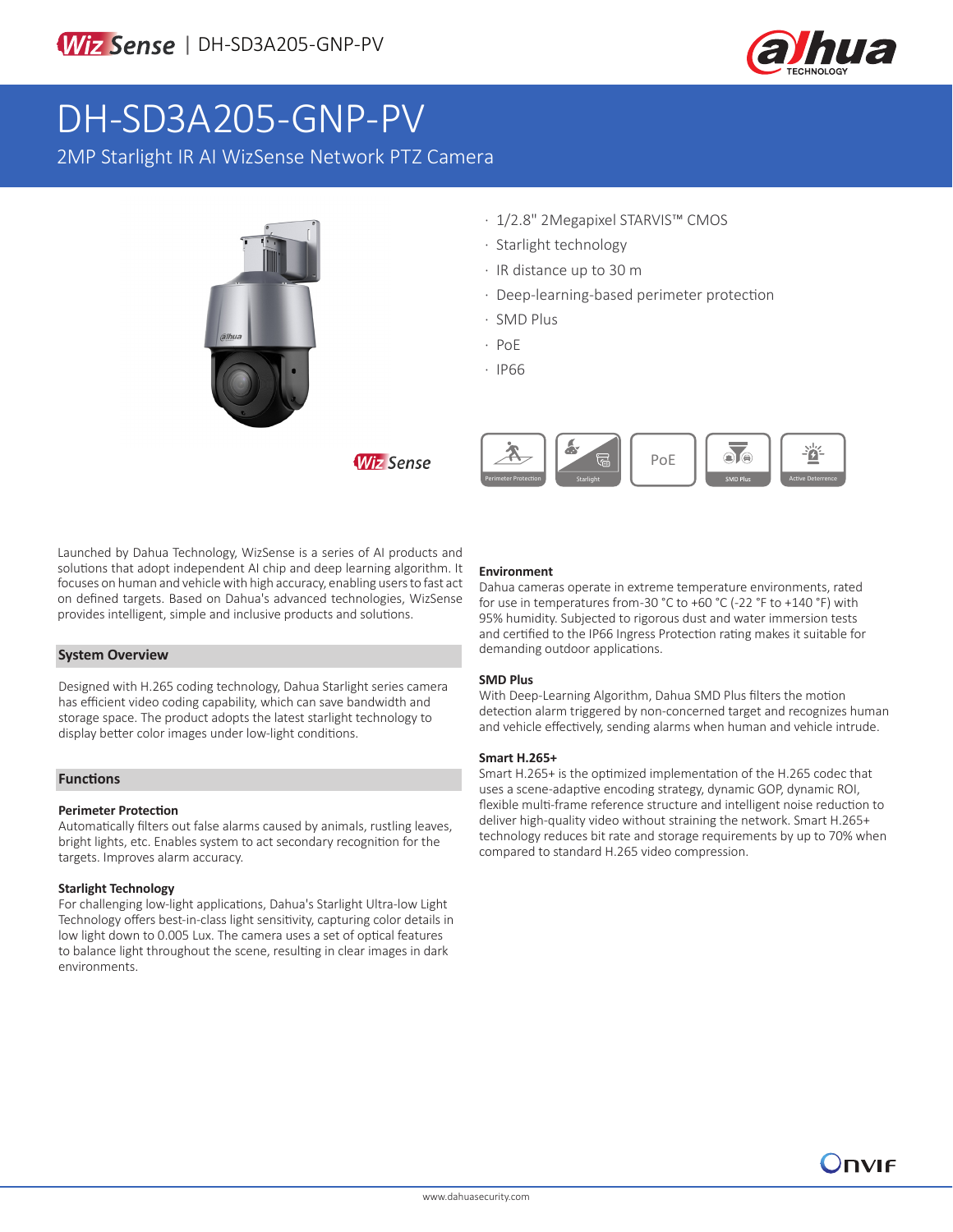# Wiz Sense | DH-SD3A205-GNP-PV

#### **Technical Specification** Camera Image Sensor 1/2.8" CMOS Pixel 2MP Max. Resolution 1920 (H) × 1080 (V) ROM 256 MB RAM 512 MB Electronic Shutter Speed 1/3 s-1/100000 s Scanning System Progressive Min. Illumination Color: 0.002 Lux@F1.8 B/W: 0.0002 Lux@F1.8 0 Lux (illuminator on) Illumination Distance 30 m (98.43 ft) Illuminator On/Off Control Manual/SmartIR/Off Illuminator Number 4 IR lights; 1 white light Lens Focal Length 2.7 mm–13.5 mm Max. Aperture F1.8–F3.3 Field of View H: 101.6°–33.5°; V: 52°–18.7°; D: 124.7°–38.5° Optical Zoom 5x Focus Control **Auto/Semi-Auto/Manual** Close Focus Distance 1.2 m (3.94 ft) Iris Control Fixed DORI Distance Detect Observe Recognize Identify 131 m (429.79 ft) 52.3 m (171.59 ft) 26 m (85.30 ft) 12.8 m (41.99 ft) PTZ Pan/Tilt Range Pan: 0°–355° Tilt: -15°–+90° Manual Control Speed<br>Pan: 0.1°/s–80°/s Tilt: 0.1°/s–56°/s Preset Speed Pan: 81°/s; Tilt: 43°/s Preset 300 Power-off Memory Support Idle Motion **Preset** Artificial Intelligence Perimeter Protection Tripwire and intrusion. Support alarm triggering by target types (human and vehicle). Support filtering false alarms caused by animals, rustling leaves, bright lights, etc. Video Compression H.265; H.264B; H.264M; H.264H; MJPEG; MJPEG (Sub Stream); H.265+; H.264+ Streaming Capability 3 streams Resolution 1080P (1920 × 1080); 1.3M (1280 × 960); 720P (1280 × 720); D1 (704 × 576/704 × 480); CIF (352 × 288/352  $\times$  240) Bit Rate H.264: 3 Kbps–20480 Kbps H.265: 3 Kbps–20480 Kbps Day/Night Auto (ICR) BLC Support WDR DWDR DWDR HLC Support White Balance Auto/Indoor/Outdoor/Tracking/Manual/Sodium lamp/Natural light/Street lamp Gain Control **Auto/Manual** Noise Reduction 2D/3D Motion Detection Support Region of Interest (RoI) Support Defog Electronic Flip 180°  $S/N$  Ratio  $\geq 55$  dB Audio Compression G.711a; G.711Mu; G.726; AAC; MPEG2-Layer2; G722.1; G729; G723 Network Ethernet RJ-45 (10/100Base-T) Protocol IPv4; IPv6; HTTP; HTTPS; 802.1x; QoS; FTP; SMTP; UPnP; SNMP; DNS; DDNS; NTP; RTSP; RTP; TCP; UDP; IGMP; ICMP; DHCP; PPPoE; ARP; SNMP v1/v2c/v3 (MIB-2); RTCP; RTMP Interoperability ONVIF Profile S&G&T; CGI Streaming Method Unicast/Multicast User/Host 20 (total bandwidth: 64 M) Storage FTP; Micro SD card (256 G); NAS Browser IE7 and later versions Chrome 42 and earlier versions Firefox 52 and earlier versions Safari Management Software DMSS Mobile Phone iOS, Android Certification Certifications CE: EN55032/EN55024/EN50130-4/EN 55035/EN 61000-3-2/EN 61000-3-3/EN 62368-1 FCC: Part15 subpartB, ANSI C63.4- 2014 Frame Rate Main stream: 1080P (1–25/30 fps); 1.3M (1–25/30 fps); 720P (1–25/30 fps) Sub stream 1: D1/CIF (1–25/30 fps) Sub stream 2: 1080P (1–25/30 fps); 1.3M (1–25/30 fps); 720P (1–25/30 fps) Bit Rate Control Variable/Constant Port Audio Input 1 (Built-in Mic) Audio Output 1 (Built-in Speaker) Two-way Audio Support